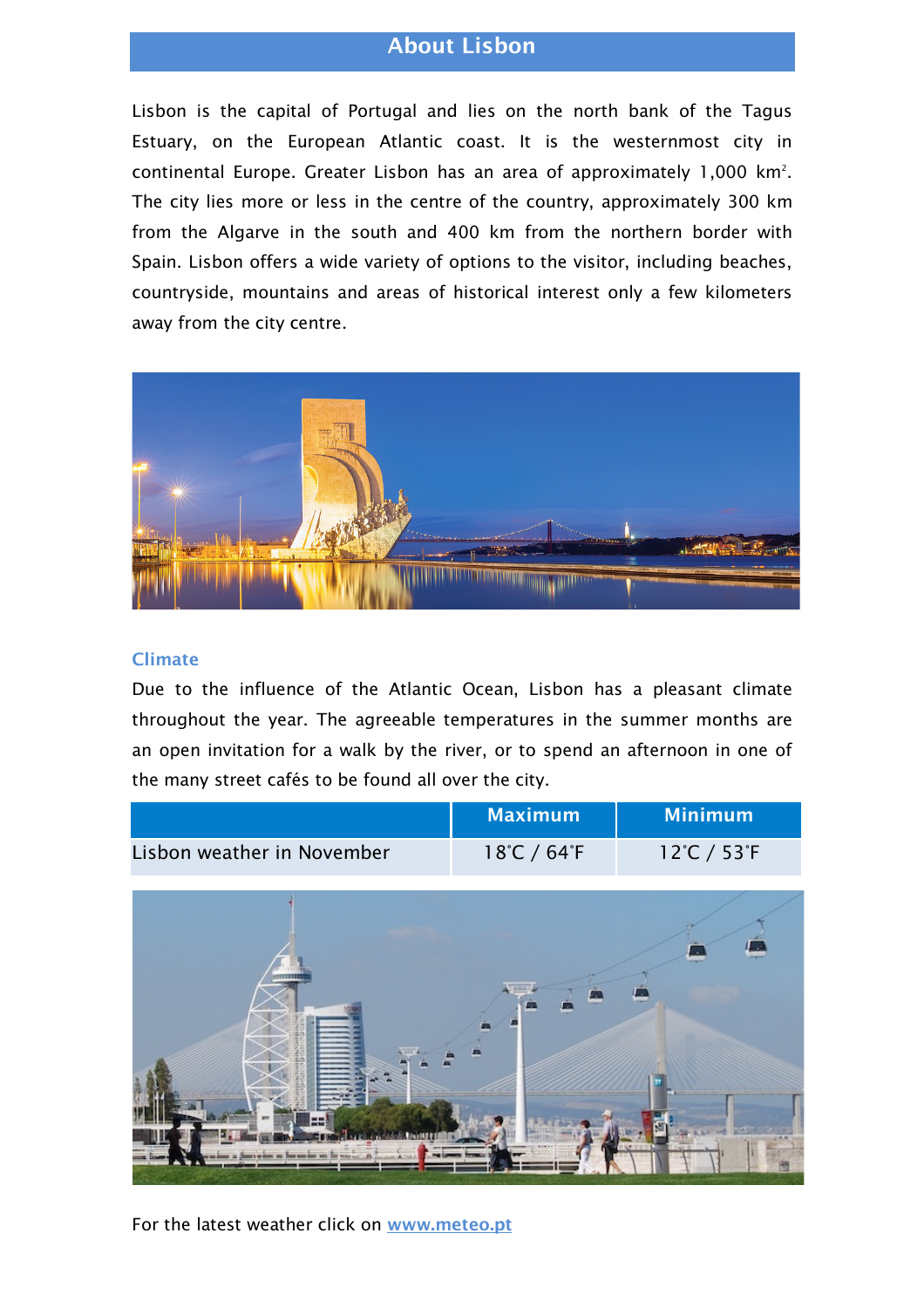#### **Safety**

Lisbon is considered a very safe city but you should take normal, sensible precautions to avoid mugging, bag snatching and pick pocketing. You should be extra vigilant at airports and railway stations. Do not leave valuables unattended. Most shops and all major taxi companies accept credit and debit cards, so there is no need to carry a lot of cash.

### Currency and Banking

The local currency is the Euro  $(E)$ . All major credit cards are accepted widely, but not everywhere. If in doublt, ask in advance. Cash-on-card services are available from selected American Express, Diners Club, MasterCard or VisaCard addresses. These cards are also accepted by all GWK currency exchange outlets anc Change Express Offices.

#### **Electricity**

Voltage: 220volts with 2 pins wall sockets at a frequency of 50 Hertz. All sockets follow European standards. To use American-type plugs, a 220-volt transformer should be used together with an adapter plug.



#### Emergency Phone Numbers

For Police and Ambulance emergency dial 112.

#### Health Requirements

With the exception of vaccination certificates for persons coming from areas where yellow fever is endemic, at the present there are no special health requirements.

#### Language

Portuguese is Latin in origin and the third most widely spoken European language in the world. It is the mother tongue of about 200 million people. Portuguese is the official language in several countries: Angola, Cape Verde, Guinea-Bissau, Mozambique, São Tomé e Príncipe in Africa, and Brazil in South America.

#### Population

Population 10.5 million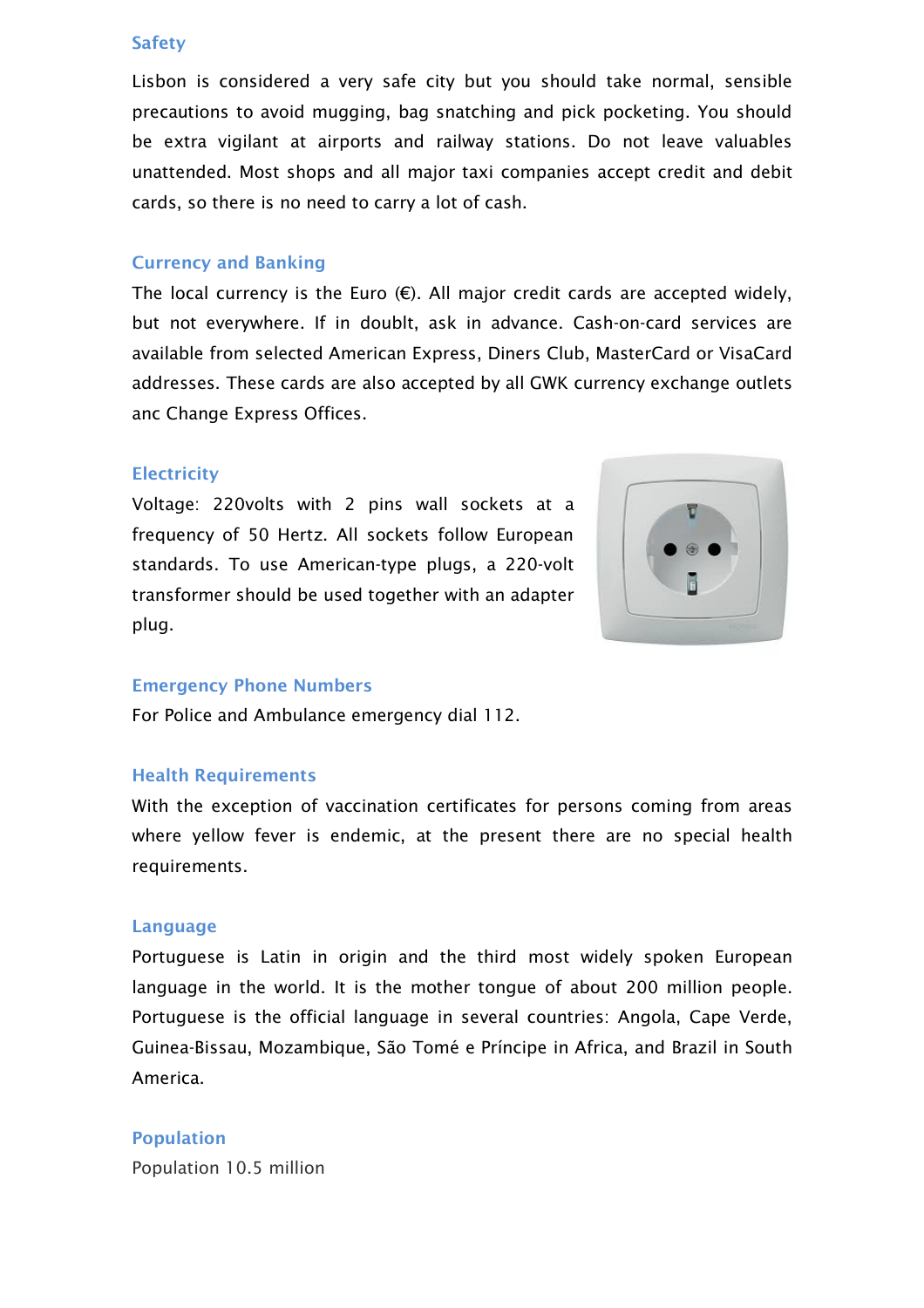# VAT - Sales Tax

Value added tax (VAT) is included in prices quoted. For non E.U. residents, tax free shopping schemes are available in many shops, which give substantial savings to visitors.

### Smoking

The Portuguese law, in accordance with Regulations in force in the majority of European Countries and the USA, does not allow smoking in any public transportation or in any closed public areas. (Some restaurants, bars and discotheques can designate 30 percent of their space for smokers if they are larger than 100 square meters). Non-compliance with this ban can lead to prosecution and a fine of up to 1.000,00 Euros.

### **Tipping**

Tipping is optional, but adding 10% to the amount is regular practice in taxis, restaurants and bars.

### Getting to Lisbon

Lisbon is easy to get to. It is a short flight away from most European cities, and is just as easily accessible by road, railway or sea.

# By Air

Lisbon International Airport, 7 km from the city centre, has daily flights to and from the major cities in Europe and the world. Lisbon Airport has two terminals: Terminal 1 is for international and domestic flights and Terminal 2 for low cost flights only.

For further information please visit the official website of Lisbon International Airport : http://www.ana.pt

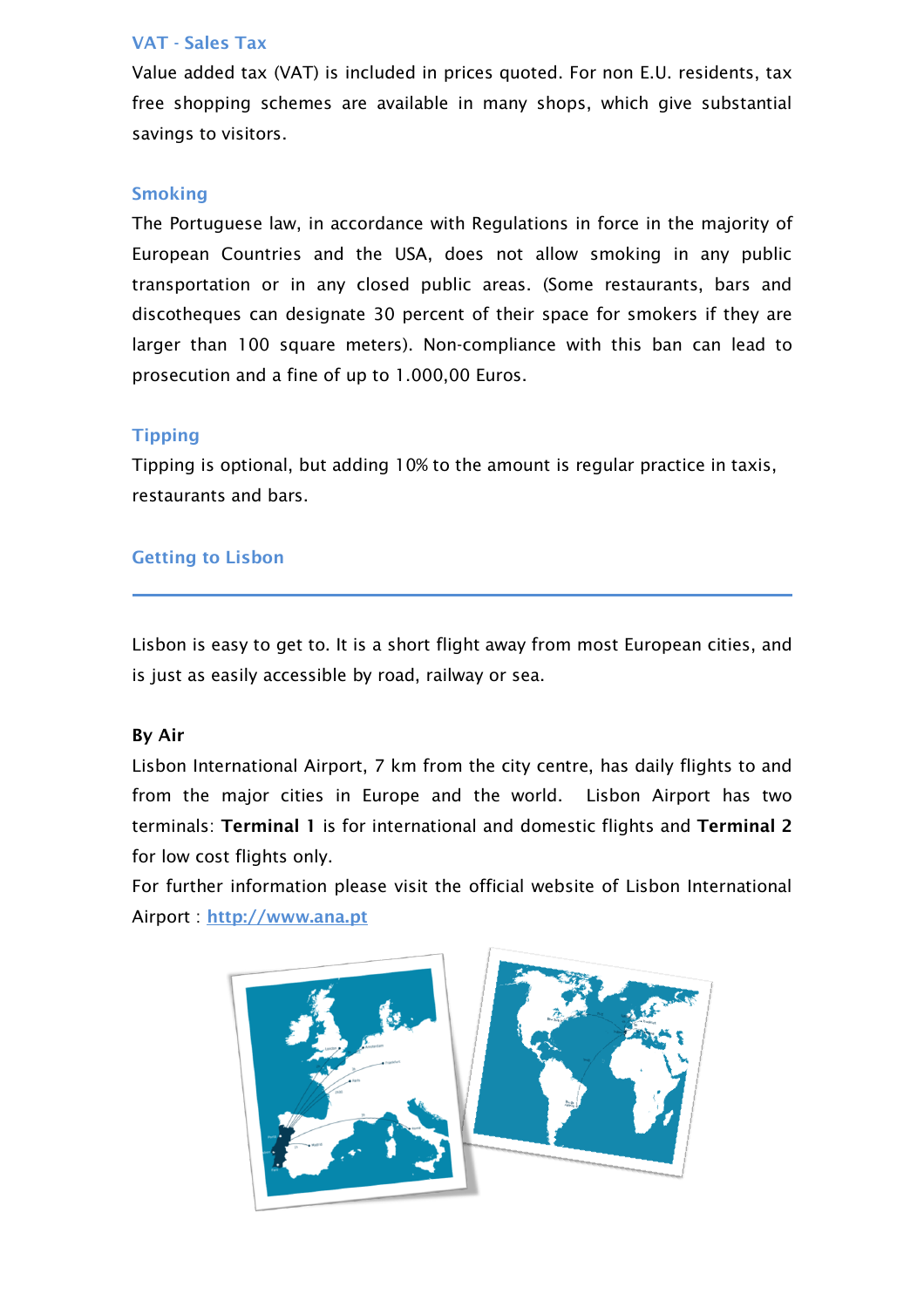# By Road

Arriving in Lisbon by road is a pleasant experience, as the visitor can enjoy the beautiful countryside along the way. The city has good road accesses and the most frequently used routes are: the A1 motorway. the 25th April Bridge and Vasco da Gama Bridge.

# By Rail

Scores of national and international trains arrive in Lisbon every day. In addition to Santa Apolónia terminal station, the city has the Gare do Oriente, adjacent to the Parque das Nações. Both stations have direct bus or underground connections to the city centre.

High-speed Alfa trains depart for Oporto every day until 20h55. The Sud-Expresso to Paris departs daily at 18h00, while the Lusitania train to Madrid departs at 22h00 every day.



CP Call Center From Portugal 808 208 208 (local call prices) From abroad +351 707 201 280 (international call prices) For further information please visit the official website: http://www.cp.pt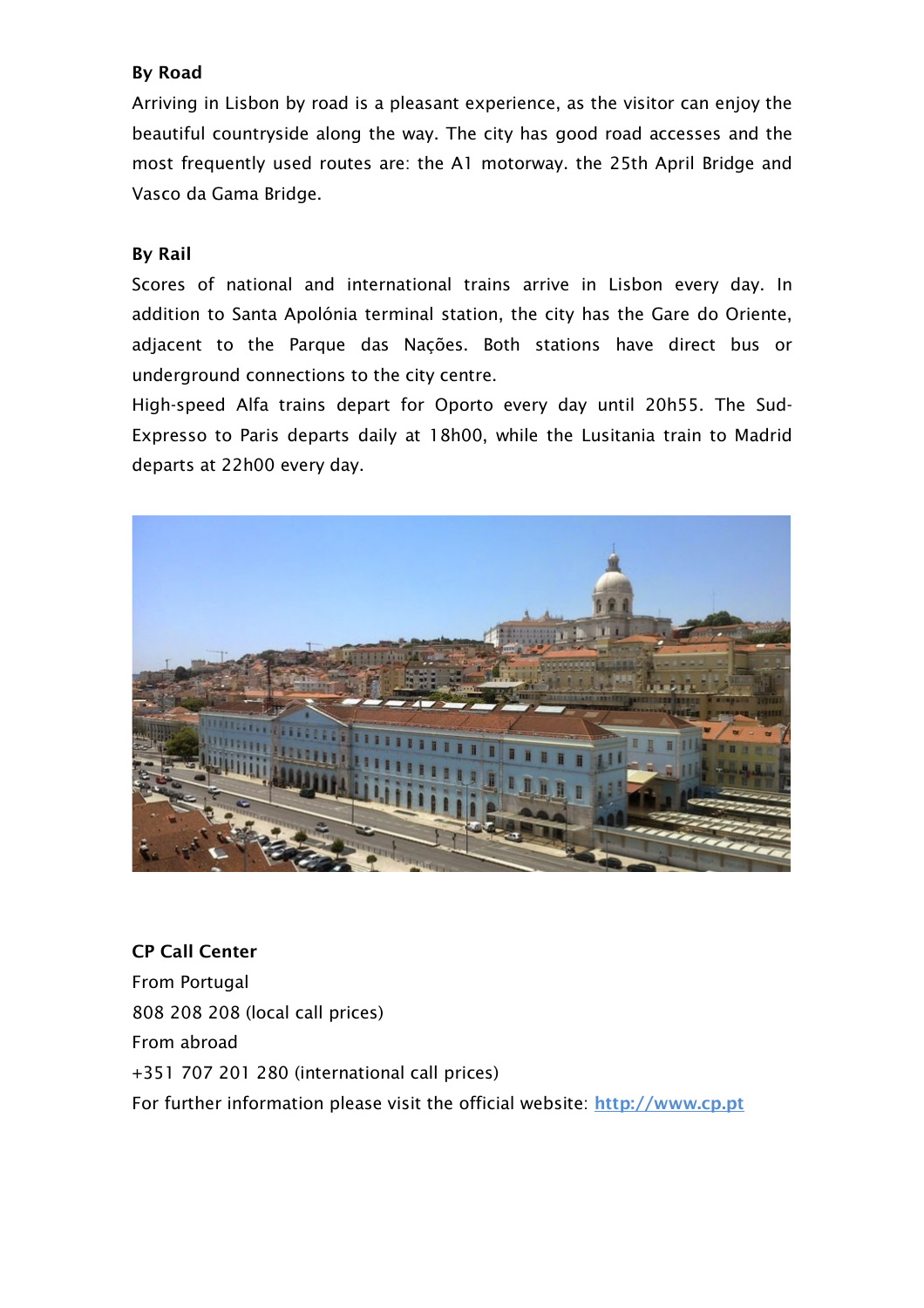# By Subway

One of the quickest ways to travel in Lisboa is by subway "Metro" operating from 06:00 a.m. – 01:00 a.m. It covers almost the whole city and next to most hotels you will find a metro station.

Fare per trip: 1,45 $\epsilon$  It is necessary to previously buy an electronic card (0.50 $\epsilon$  -"Viva Card") which is sold automatically in any ticket booth. We suggest a daily ticket that can be used on subway&carris buses and trams  $- \epsilon$  6,30 per day.



For further information please check www.metrolisboa.pt